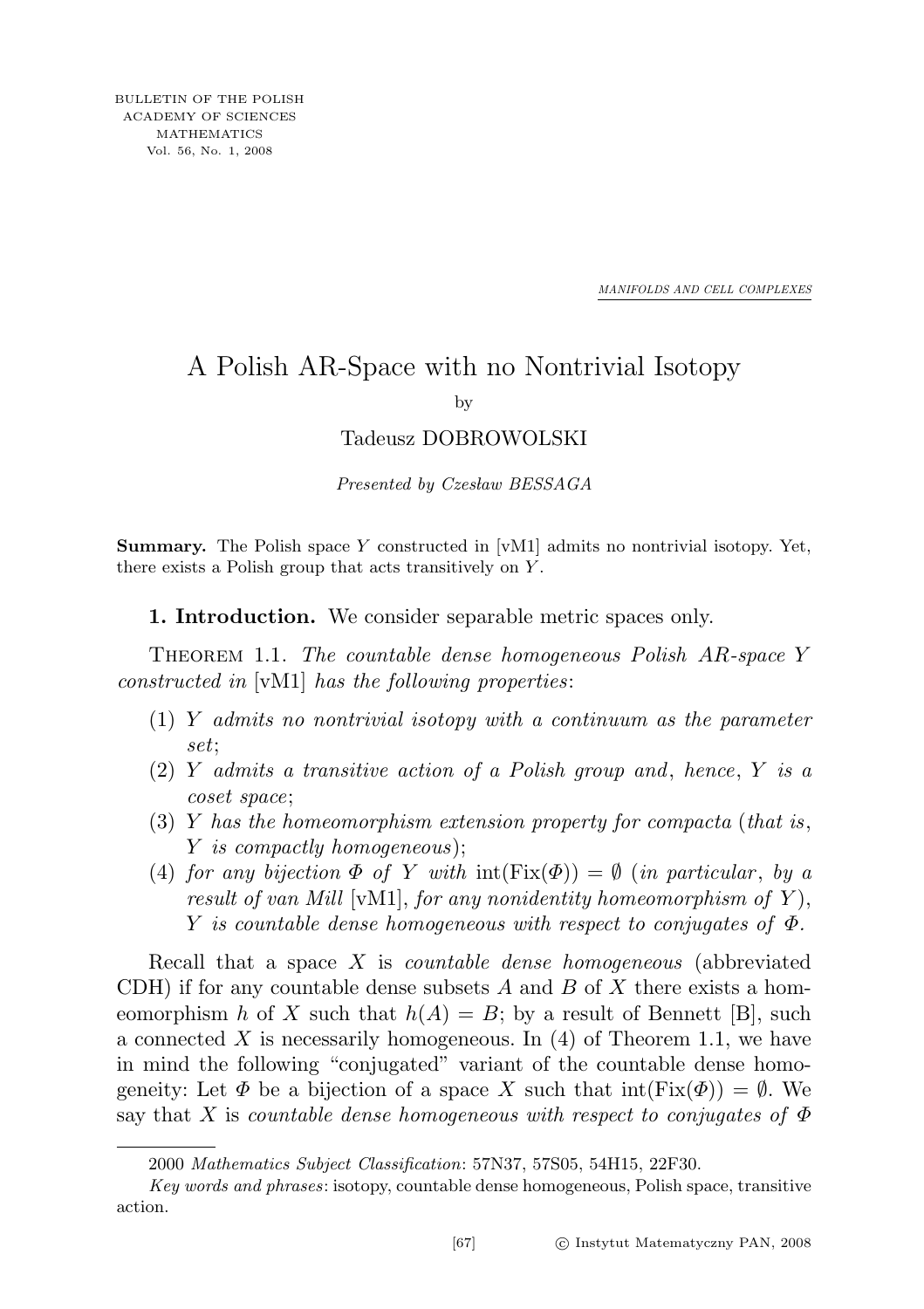(abbreviated  $\Phi^*$ -CDH) if for any two countable dense sets A and B of X, there exists a homeomorphism h of X such that  $h^{-1}(\Phi(h(A))) = B$ .

As shown in [vM1], every homeomorphism of  $Y$  which is the identity on a nonempty open subset (more generally, on a non-Z-set in  $Y$ ) must be the identity. It follows that  $Y$  is not strongly locally homogeneous. (Recall that X is strongly locally homogeneous if every  $x \in X$  has a neighborhood U so that for any  $x, x' \in U$  there exists a homeomorphism h that moves x to  $x'$  and is the identity outside U.) By a result of van Mill [vM2], every strongly locally homogeneous Polish space X admits a transitive action of a Polish group (and, hence, X is a coset space). So, Theorem 1.1 shows that, beyond the class of strongly locally homogeneous spaces, there are homogeneous coset spaces with a nice local structure. On the other hand, in  $|vM2|$ , van Mill has constructed a homogeneous Polish space Z which is not a coset space. The space Z, however, has a very bad local structure and, in particular, is far from being an AR. Possibly, as a rule, a homogeneous Polish space X with a nice local structure must be a coset space. (The referee has kindly informed us that, recently, van Mill has constructed a counterpart of the space Z which can be identified with a convex set in  $\ell_2$ . This shows that, in our vague statement above, the AR-property is not strong enough to guarantee that a homogeneous  $X$  is a coset space.)

As noted in [vM1], the space Y admits a topological copy  $S$ , which is a convex subset of the infinite-dimensional Hilbert space  $H$ ; moreover,  $S \times S$ is homeomorphic to H.

## 2. The space Y

DEFINITION 2.1. Let P be a compactum. A countable collection  $P$  in the Hilbert cube Q is Z-embedding-dense for P if  $P$  consists of pairwise disjoint topological copies of P which are Z-sets and such that every map  $\alpha : P \to Q$ can be approximated by an embedding  $e : P \to Q$  with  $e(P) \in \mathcal{P}$ .

Employing the fact that the space of mappings of P into the Hilbert cube  $Q$  is separable and the basic facts on Z-sets (see, e.g., [To]) one can easily construct a Z-embedding-dense collection  $P$  for an arbitrary compactum P (see [vM1, Lemma 3.1]).

Letting P be the Hilbert cube itself, choose any Z-embedding-dense collection  $\mathcal{P} = \{P_1, P_2, \dots\}$  and let

$$
Y = Q \setminus \bigcup_{k=1}^{\infty} P_k.
$$

It is easily seen that Y is Polish and, as a complement of a countable union of Z-sets, is an AR (see, e.g.,  $|T<sub>O</sub>|$ ).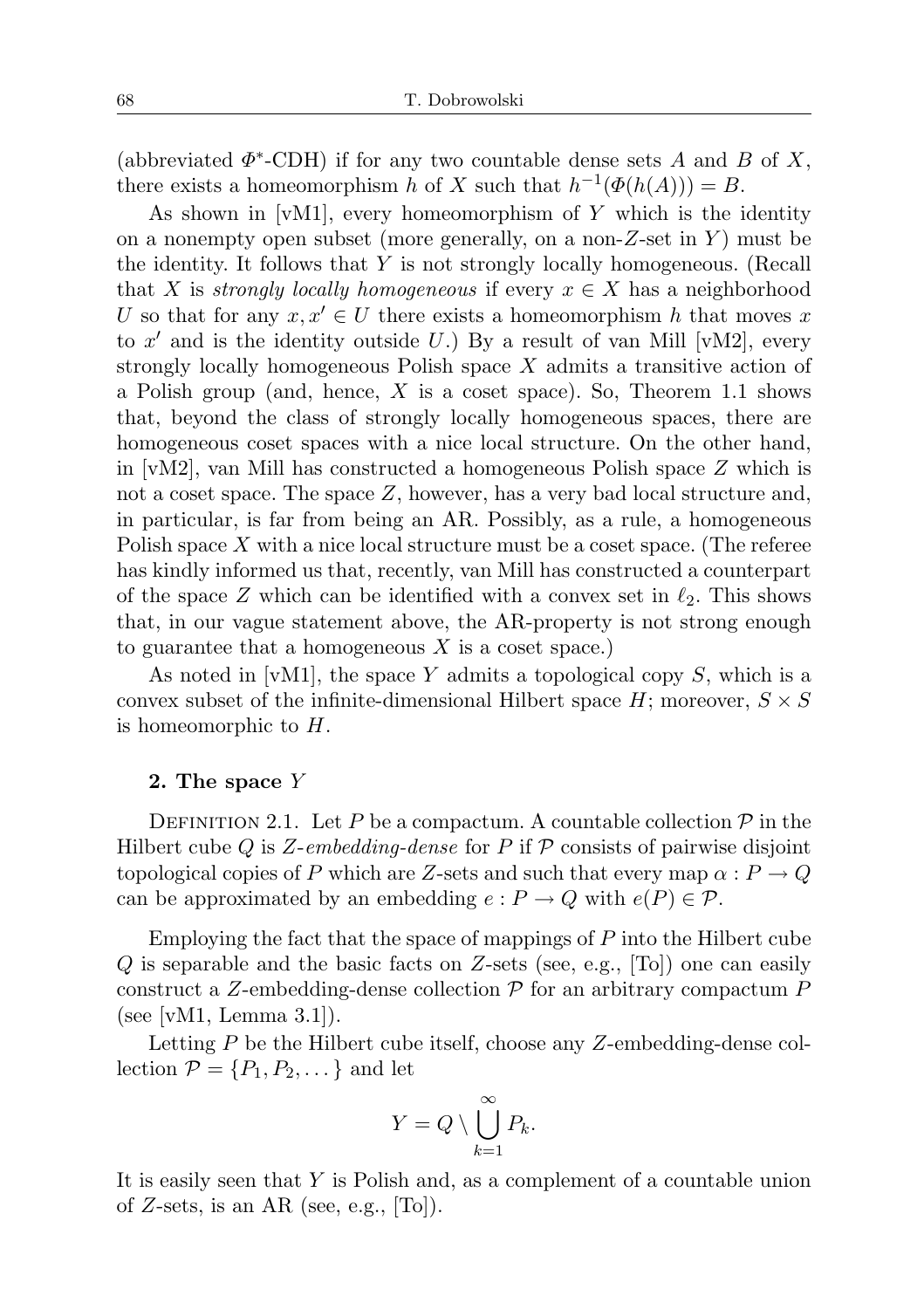**3. No nontrivial isotopy on** Y. Let  $(T, *)$  be a pointed nontrivial continuum, where  $*$  is a fixed point of T. Write  $P'_k = P_k \times T$  and consider the collection  $\mathcal{P}' = \{P'_1, P'_2, \dots\}$  in  $Q' = Q \times T$ . Let

$$
Y'=Q'\setminus \bigcup_{k=1}^{\infty} P'_k\subset Q'.
$$

DEFINITION 3.1. A map  $h: Y' \to Y'$  is  $(n, m)$ -continuous if the natural extension

$$
\hat{h} : (Y' \cup P'_n) / \{P'_n\} \to (Y' \cup P'_m) / \{P'_m\}
$$

is continuous.

It was shown in [vM1] that, for a homeomorphism  $h: Y \to Y$  and n, there exists m such that the obvious counterpart of  $h$ , that is, the map  $(Y \cup P_n)/\{P_n\} \to (Y \cup P_m)/\{P_m\}$ , is continuous. Moreover, the assignment  $n \mapsto m$  is a permutation. A similar fact holds for the space Y'.

PROPOSITION 3.2. For every isotopy  $(h_t): Y \to Y, t \in T$ , with  $h_* = id$ , there exists a permutation  $p : \mathbb{N} \to \mathbb{N}$  such that  $h : Y' \to Y'$  given by  $h(y,t) = (h_t(y), t), (y, t) \in Y',$  is  $(n, p(n))$ -continuous.

Proof. We follow the proof of [vM1, Proposition 3.4].

Let M be the closure of the graph of h in the product  $Q' \times Q'$  and let  $\pi_1, \pi_2$  be the restrictions to M of the respective projections of  $Q' \times Q' \rightarrow Q'$ . Then M is a continuum, both  $\pi_1$  and  $\pi_2$  are surjections, and  $\pi_1^{-1}(\bigcup \mathcal{P}')$  $\pi_2^{-1}(\bigcup \mathcal{P}')$ . Moreover, modifying the argument of [ACvM, Lemma 3.6], one sees that both  $\pi_1$  and  $\pi_2$  are monotone. To see that  $\pi_1$  is monotone fix  $(x,t) \in Q'$ . Suppose  $\pi_1^{-1}(x,t) \subset U \cup V$  for some nonempty open and disjoint subsets of M. Since  $\pi_1$  is closed, there exists an open connected set  $W \subset Q$ with  $x \in W$  and  $\pi_1^{-1}(W \times \{t\}) \subset U \cup V$ . It follows that  $(W \setminus Y) \times \{t\} =$  $[(W \times \{t\}) \cap \pi_1(U \cap M)] \cup [(W \times \{t\}) \cap \pi_1(V \cap M)]$ , which yields a separation of a connected set  $W \setminus Y$ , a contradiction.

Now, using the monotonicity of  $\pi_1$  and  $\pi_2$  and the Sierpiński theorem, one finds m such that  $\pi_1^{-1}(P_n') = \pi_2^{-1}(P_m')$ . Let  $p(n) = m$ ; clearly, p is a permutation.

Suppose  $\{y_k\}$  is a sequence in Y' such that  $\lim_{k\to\infty} d(y_k, P'_n) = 0$ . It follows that  $\lim_{k \to \infty} d((y_k, h(y_k)), \pi_1^{-1}(P'_n)) = 0$ . Since  $\pi_1^{-1}(P'_n) = \pi_2^{-1}(P'_n)$ , we have  $\lim_{k\to\infty} d((y_k, h(y_k)), \pi_2^{-1}(P'_m)) = 0$ . This implies

 $\lim_{k \to \infty} d(\pi_2(y_k, h(y_k)), P'_m) = 0.$ 

Thus  $\{h(y_k)\}\)$  converges to  $P'_m$  in  $(Y' \cup P'_m)/\{P'_m\}.$ 

THEOREM 3.3. Let  $(h_t): Y \to Y$ ,  $t \in T$ , be an isotopy with  $h_* = id$ . Then  $h_t = id$  for all  $t \in T$ .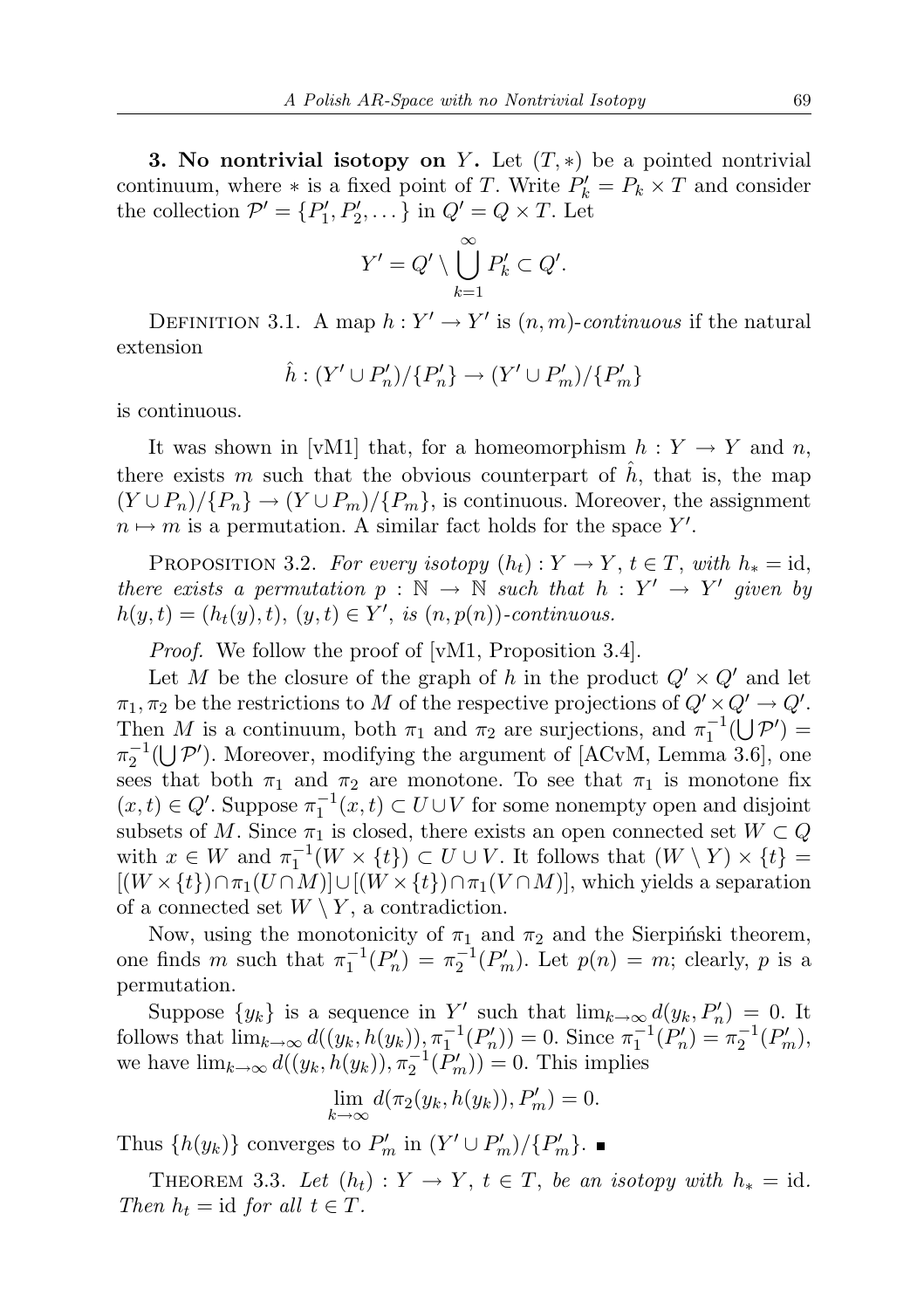*Proof.* Suppose  $h_{t_0}(y_0) \neq y_0$  for some  $t_0 \neq *$ . Write  $h(y, t) = (h_t(y), t)$ for  $(y, t) \in Y'$ . Pick  $\alpha : Q \to Q$  with

 $y_0 \in \alpha(Q)$  and  $h_{t_0}(y_0) \notin \alpha(Q)$ .

Enlarge  $y_0$  to an open neighborhood  $\widetilde{W}$  in  $Q$  such that, for  $W = \widetilde{W} \cap Y$ ,

$$
\overline{h_{t_0}(W)} \cap \alpha(Q) = \emptyset.
$$

Since  $y_0 \in \alpha(Q) \cap W$  and  $\alpha(Q) \cap h_{t_0}(W) = \emptyset$ , there exists an embedding  $e_n: Q \to P_n$  so close to  $\alpha$  that

 $P_n \cap W \neq \emptyset$  and  $P_n \cap h_{t_0}(W) = \emptyset$ .

For  $e'_n(x,t) = (e_n(x),t), (x,t) \in Q'$ , we have  $e'_n(Q') \cap (Q \times \{*\}) \neq \emptyset$ , that is,  $P'_n \cap (Q \times \{*\}) \neq \emptyset.$ 

Since  $h = id$  on  $(Q \times \{*\}) \cap Y'$ , h is  $(n, n)$ -continuous (that is,  $p(n) = n$ ), which contradicts the fact that

$$
P'_n \cap \overline{W \times \{t_0\}} \neq \emptyset \quad \text{and} \quad \overline{h(W \times \{t_0\})} \cap P'_{p(n)} = \overline{h(W \times \{t_0\})} \cap P'_n = \emptyset.
$$

COROLLARY 3.4. The space Y admits no nontrivial flow. More generally, if a group G acts on Y then, for every  $g \in G$  that can be joined to the unit  $e \in G$  by a continuum, we have  $gy = y$  for every  $y \in Y$ .

4. A transitive action of a Polish group on Y. Let  $H(Q)$  be the group of homeomorphisms of the Hilbert cube Q. Consider

$$
H(Q|Y) = \{ h \in H(Q) \mid (\forall n \in \mathbb{N}) \ h(P_n) = P_n \} = \{ h \in H(Q) \ | \ h(Y) = Y \},
$$

a subgroup of  $H(Q)$ . It is easily seen that the group  $H(Q|Y)$  acts transitively on Y. However,  $H(Q|Y)$  with the topology inherited from  $H(Q)$ is not completely metrizable (actually,  $H(Q|Y)$  is a genuine  $F_{\sigma\delta}$ -subset of  $H(Q)$ ). It is clear that if a group G acts on a space X, then G equipped with a stronger compatible topology (that is, giving rise to a topological group) will act on  $X$  as well. If such a stronger Polish topology exists on  $G$ then G is referred to as *Polishable*. Below we show that this is the case for  $G = H(Q|Y)$ ; this fact also follows from a general condition for Polishability established in [vM2].

THEOREM 4.1. The group  $H(Q|Y)$  is Polishable.

*Proof.* Let  $Aut(\mathbb{Z})$  be the group of permutations of the integers with the pointwise convergence topology;  $Aut(\mathbb{Z})$  is a Polish topological group. Consider the group homomorphism  $\varphi: H(Q|Y) \to \text{Aut}(\mathbb{Z})$  given by  $\varphi(h) =$  $p(h) \in \text{Aut}(\mathbb{Z}), h \in H(Q|Y)$ , where the value  $p(n) = m$  is determined by  $h(P_n) = P_m$ . Then the graph  $\Gamma(\varphi) = \Gamma$  is a subgroup of  $H(Q) \times Aut(\mathbb{Z})$ . Since  $(h, \varphi(h)) \mapsto h$  is continuous from  $\Gamma$  onto  $H(Q|Y)$ , it is enough to show that  $\Gamma$  is closed in  $H(Q) \times Aut(\mathbb{Z})$ . To see this consider a sequence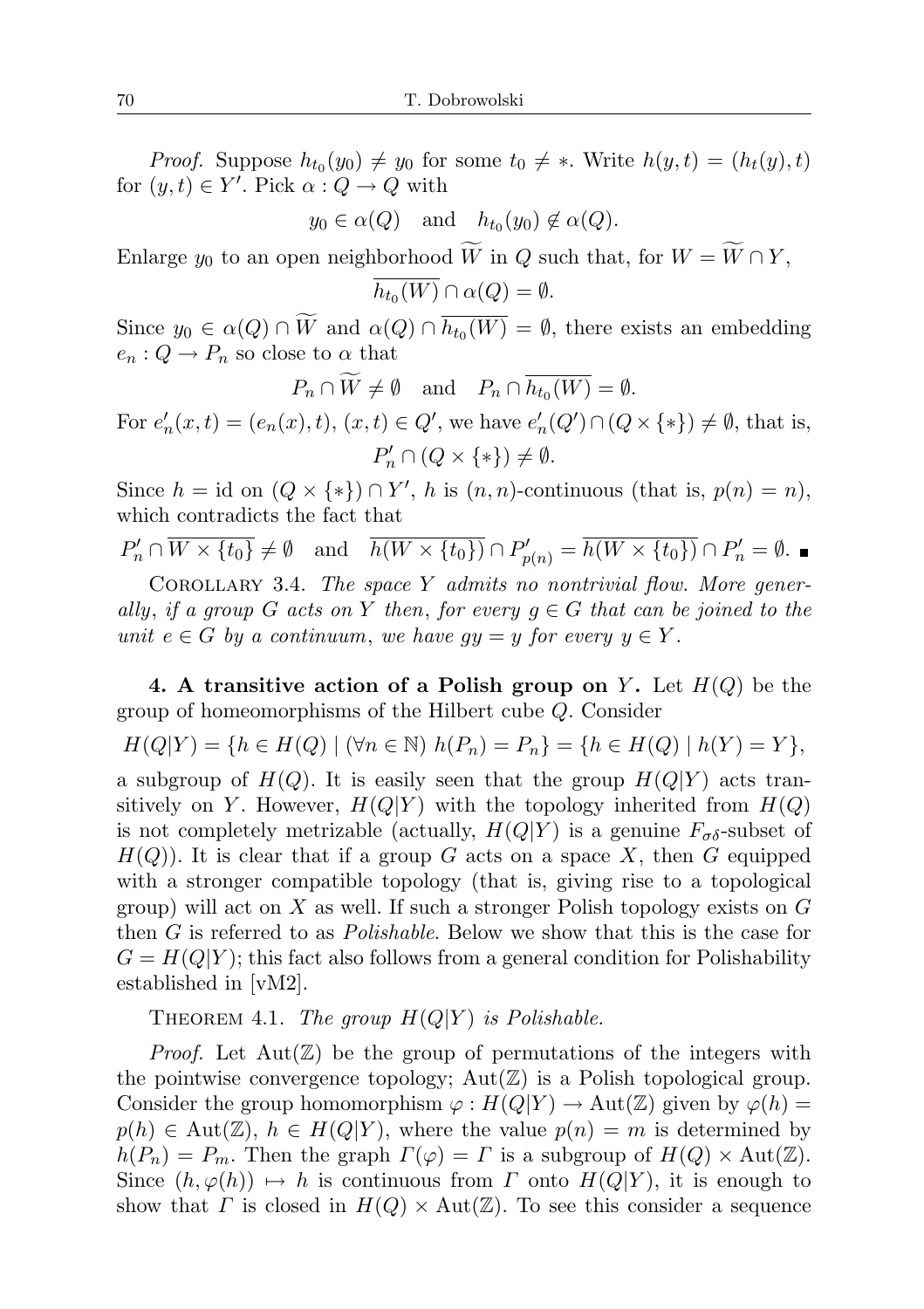${h_k}_{k=1}^{\infty} \subset H(Q|Y)$  that converges in  $H(Q)$  such that  ${\varphi(h_k)}$  converges in Aut( $\mathbb{Z}$ ). It follows that, for every n, the sequence  $\{\varphi(h_k)(n)\}_{k=1}^{\infty}$  stabilizes, that is,  $h_k(P_n) = P_m$  for some m and all but finitely many k. Thus, letting  $h = \lim_{k \to \infty} h_k$ , we have  $h(P_n) = P_m$ . Now, it is easily seen that  $h \in H(Q|Y)$ and  $\varphi(h) = \lim_{k \to \infty} \varphi(h_k)$ ; hence,  $(h, \varphi(h)) \in \Gamma$ .

Recall that, by the Effros theorem  $[E]$ , if a Polish topological group  $G$ acts transitively on a Polish space X then  $G/G_x$  is homeomorphic to X, where  $G_x = \{g \in G \mid gx = x\}$  is the stabilizer of x  $(x \text{ may be chosen})$ arbitrarily in  $X$ ). Hence, in such a case,  $X$  is a coset space. The above theorem yields:

COROLLARY 4.2. The space Y admits a transitive action of a Polish group, and hence is a coset space.

REMARK 1. According to Corollary 3.4, the group  $H(Q|Y)$  neither with its original topology nor with the above Polish topology contains a nontrivial continuum.

5. Different kinds of homogeneity of  $Y$ . The fact that  $Y$  is CDH was verified in [vM1] by an application of the well-known back-and-forth technique. (Actually, it is shown that, for any countable dense sets  $A, B \subset Y$ , there exists  $h \in H(Q|Y)$  with  $h(A) = B$ .) This same technique yields the compact homogeneity of Y. Let K and L be compacta in Y and h a homeomorphism of K onto L. Observe that K and L are Z-sets in the Hilbert cube Q. So, h can be extended to a homeomorphism  $h_0$  of Q. Employing the fact that elements of  $P$  are Z-sets in  $Q$  (and are homeomorphic to each other), we can modify  $h_0$  step by step to a homeomorphism  $h_n$  of Q that agrees with  $h_{n-1}$  on  $K \cup P_1 \cup \cdots \cup P_n$  and sends it into  $L \cup \bigcup \mathcal{P}$ , and whose inverse  $h_n^{-1}$  agrees with  $h_{n-1}^{-1}$  on  $L \cup P_1 \cup \cdots \cup P_n$  and sends it into  $K \cup \bigcup \mathcal{P}$ . This can be achieved so that  $\lim h_n = \overline{h}$  is a homeomorphism of Q. Then  $\bar{h}(Y) = Y$  (hence,  $\bar{h} \in H(Q|Y)$ ) and  $\bar{h}|K = h$ . This shows (3) of Theorem 1.1.

Remark 2. The homeomorphism extension property fails for local compacta of Y. Recently van Mill  $[vM3]$  showed that the Hilbert cube  $Q$  contains a countable compact set  $\Delta$  so that every homeomorphism of Y which restricts to the identity on  $\Delta \cap Y$  is necessarily the identity on Y. Moreover,  $\Delta \backslash Y$  is a convergent sequence space and  $D = \Delta \cap Y$  is (countable) discrete in Y (hence, D is necessarily a Z-set in Y). Pick  $y, y' \in Y \setminus \Delta, y \neq y'$ . Then the homeomorphism h of  $D \cup \{y\}$  onto  $D \cup \{y'\}$  which is the identity on D and sends  $y$  to  $y'$  cannot be extended to a homeomorphism of  $Y$ .

Before we give the proof of (4) of Theorem 1.1 below, let us comment on the  $\Phi^*$ -CDH property. The requirement that  $\text{int}(\text{Fix}(\Phi)) = \emptyset$  is natural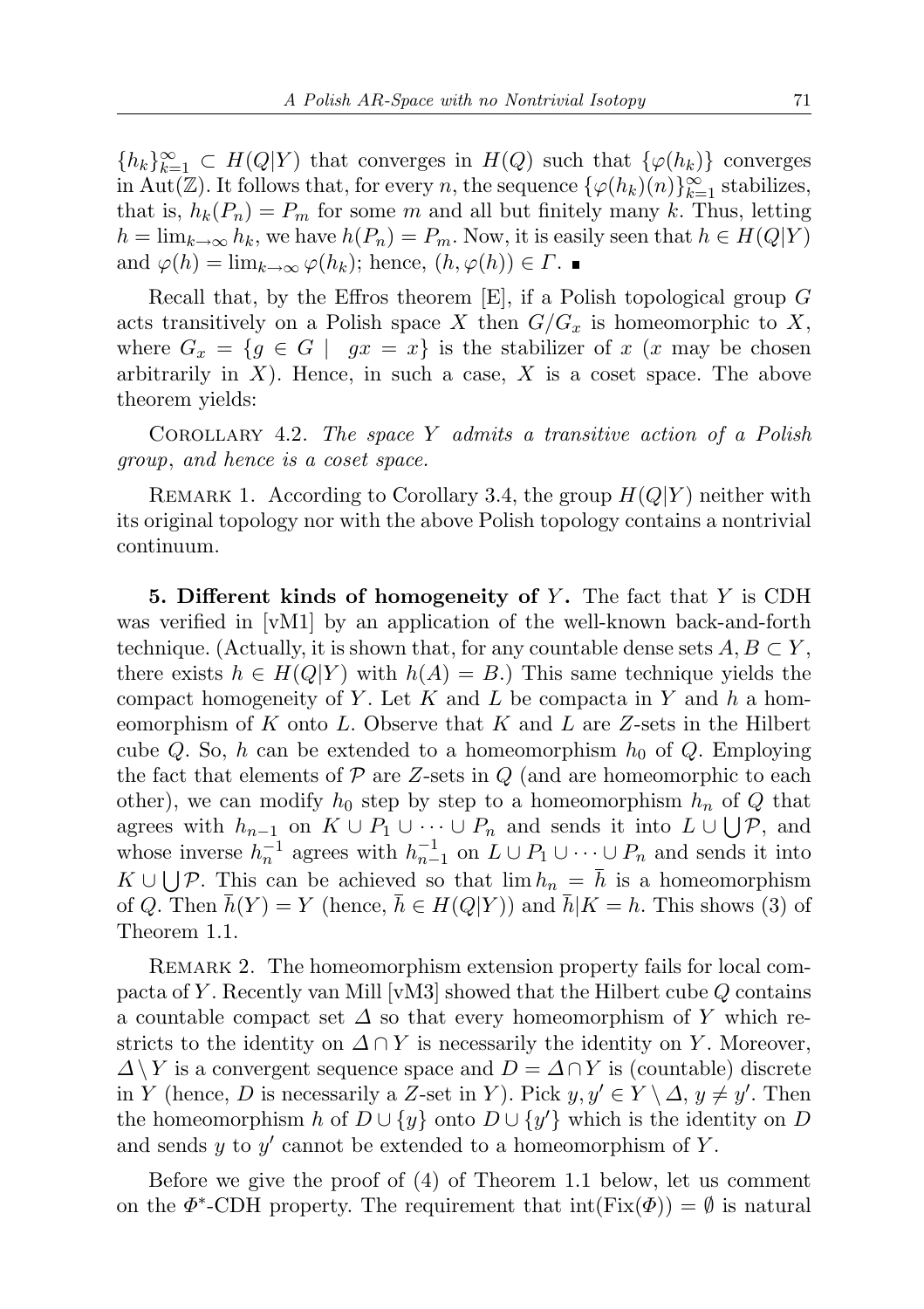if one expects the existence of h for every choice of A and B. Formally, the CDH and  $\Phi^*$ -CDH properties are incomparable. Obviously, for a homeomorphism  $\Phi$  of X with  $\text{int}(Fix(\Phi)) = \emptyset$ , the  $\Phi^*$ -CDH property implies the CDH property. To see this in a more general setting let a group  $G$  act on X so that, for some  $g_0 \in G$ ,  $g_0 x = \Phi(x)$  is as required. By the definition of  $\Phi^*$ -CDH, we can find a homeomorphism h of X so that  $h^{-1} \circ g_0 \circ h(A) = B$ . Then, for the conjugated action  $g * x = h^{-1}(g(h(x)))$  of G on X, we have  $g_0 * A = B.$ 

PROPOSITION 5.1. Fix any bijection  $\Phi$  of Y with  $\text{int}(\text{Fix}(\Phi)) = \emptyset$  (in particular, any nonidentity homeomorphism of Y. Then, for any two countable dense sets A and B in Y, there exists a homeomorphism h of  $Q$  such that  $\Phi(h(A)) = h(B)$  and  $h(\bigcup \mathcal{P}) = \bigcup \mathcal{P}$ . In particular, Y is  $\Phi^*$ -CDH.

*Proof.* Define  $\Phi(x) = x$  for  $x \in Q \setminus Y$ . Enumerate  $A = \{a_i\}_{i=1}^{\infty}$  and  $B = \{b_i\}_{i=1}^{\infty}$ . We will inductively construct, for every  $n \geq 1$ , towers of finite subsets  $\{A_n\}$  and  $\{B_n\}$  of A and B, respectively, a finite subfamily  $\mathcal{P}_n$  of  $\mathcal{P}$ , and a homeomorphism  $h_n \in H(Q)$  such that

- (1)  $\{a_1, ..., a_n\} \subset A_n$  and  $\{b_1, ..., b_n\} \subset B_n$ ;
- (2)  $\Phi(h_n(\{a_1, \ldots, a_n\})) \subset h_n(B_n)$  and  $\Phi^{-1}(h_n(\{b_1, \ldots, b_n\})) \subset h_n(A_n);$ furthermore,  $\Phi(h_n(A_n)) = h_n(B_n);$
- $(3) \{P_1,\ldots,P_n\} \subset \mathcal{P}_n;$
- (4)  $\{h_n(P_1), \ldots, h_n(P_n)\} \subset \mathcal{P}_n$  and  $\{P_1, \ldots, P_n\} \subset h_n(\mathcal{P}_n);$
- (5)  $h_n|A_{n-1} \cup B_{n-1} \cup \bigcup \mathcal{P}_{n-1} = h_{n-1}|A_{n-1} \cup B_{n-1} \cup \bigcup \mathcal{P}_{n-1};$
- (6)  $d(h_{n-1}, h_n) < 2^{-1-n}$ .

Clearly,  $h = \lim h_n$  is then as required.

Inductive construction. Define  $h_0 = id$  and let  $A_0 = B_0 = \mathcal{P}_0 = \emptyset$ . Suppose that  $A_{n-1}, B_{n-1}, \mathcal{P}_{n-1}$ , and  $h_{n-1}$  have been constructed for  $n \geq 1$ so that  $(1)$ – $(6)$  are satisfied.

Assume  $a_n \in A \setminus (A_{n-1} \cup B_{n-1})$  and let  $c = \Phi(h_{n-1}(a_n))$ . It follows that  $c \notin h_{n-1}(B_{n-1})$ . If  $c \notin h_{n-1}(A_{n-1})$  and  $c \neq h_{n-1}(a_n)$  (the latter condition, in particular, implies  $h_{n-1}(a_n) \in Y$ ), we set  $g^{(1)} = h_{n-1}$ . If, however,  $c \in h_{n-1}(A_{n-1})$  or  $c = h_{n-1}(a_n)$ , then there exists a homeomorphism  $g^{(1)}$  such that  $h_{n-1}|A_{n-1} \cup B_{n-1} \cup \bigcup \mathcal{P}_{n-1} = g^{(1)}|A_{n-1} \cup B_{n-1} \cup \bigcup \mathcal{P}_{n-1},$  $\Phi(g^{(1)}(a_n)) \in Y \setminus h_{n-1}(A_{n-1} \cup B_{n-1}), \text{ and } \Phi(g^{(1)}(a_n)) \neq g^{(1)}(a_n);$  to obtain the latter condition use the fact that  $\text{int}(\text{Fix}(\Phi)) = \emptyset$ . Moreover,  $g^{(1)}$  can be made as close to  $h_{n-1}$  as we wish. Let  $A' = A_{n-1} \cup \{a_n\}$ . Note that, in both cases, we have  $\Phi(g^{(1)}(a_n)) \in Y \setminus g^{(1)}(A' \cup B_{n-1})$ . Now, there exists a homeomorphism (2) (as close to  $g^{(1)}$  as we wish) such that  $g^{(1)}|A' \cup B_{n-1} \cup \bigcup \mathcal{P}_{n-1} = g^{(2)}|A' \cup B_{n-1} \cup \bigcup \mathcal{P}_{n-1}$  and  $g^{(2)}(b') = \Phi(g^{(1)}(a_n))$ for a certain  $b' \in B$ ; it follows that  $b' \notin A' \cup B_{n-1}$ .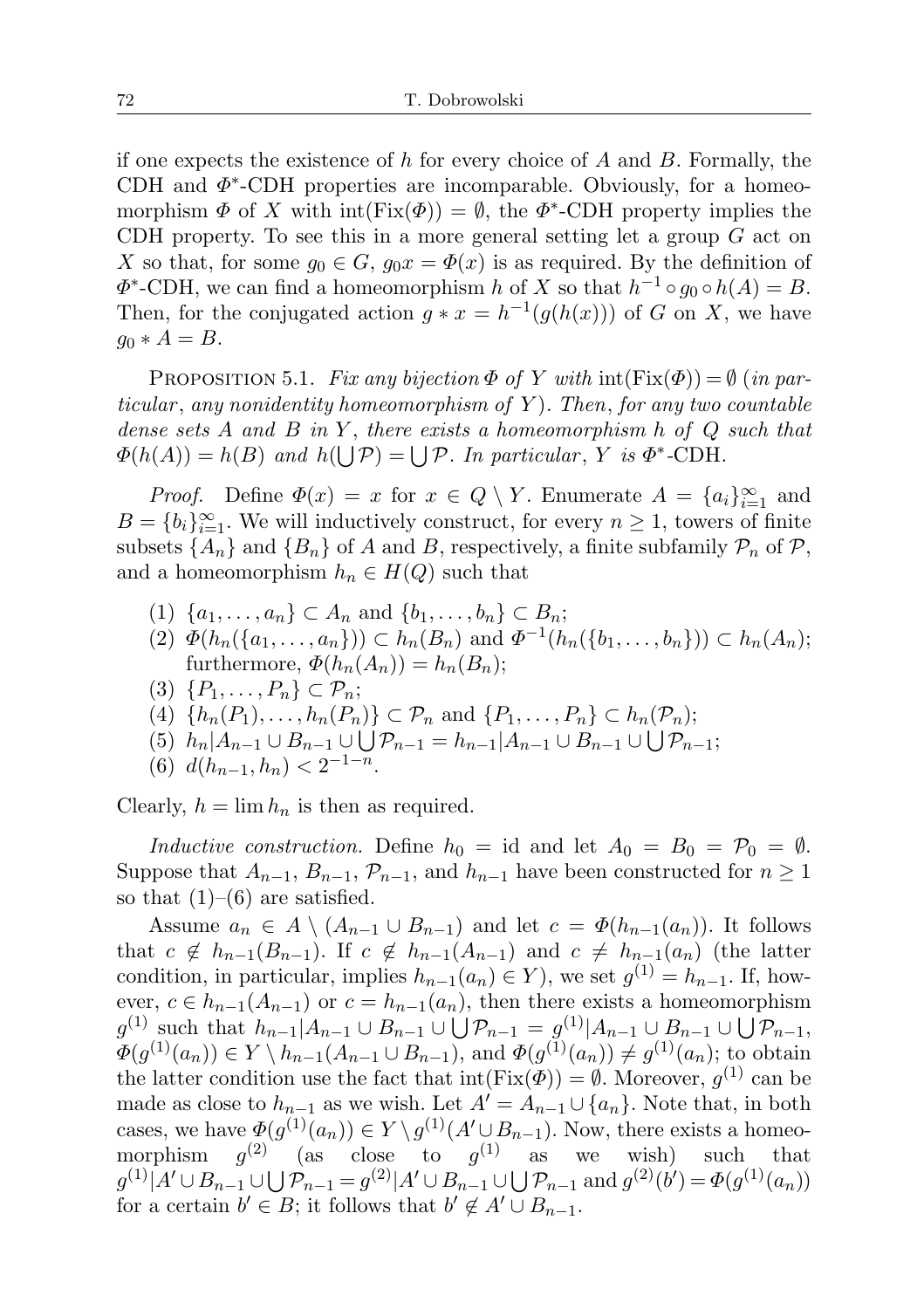Let  $B' = B_{n-1} \cup \{b'\}$ . Clearly, we have  $\Phi(g^{(2)}(A')) = g^{(2)}(B')$ . Assume  $b_n \in B \setminus (A' \cup B')$  and let  $d = \Phi^{-1}(g^{(2)}(b_n))$ . It follows that  $d \notin g^{(2)}(A')$ . If  $d \notin g^{(2)}(B')$  and  $d \neq g^{(2)}(b_n)$  (the latter condition, in particular, implies  $g^{(2)}(b_n) \in Y$ ), we set  $g^{(3)} = g^{(2)}$ . If  $d \in g^{(2)}(B')$  or  $d = g^{(2)}(b_n)$ , then there exists a homeomorphism  $g^{(3)}$  such that we have  $g^{(3)}|A' \cup B' \cup \bigcup \mathcal{P}_{n-1}$  $g^{(2)}|A' \cup B' \cup \bigcup \mathcal{P}_{n-1}, \Phi^{-1}(g^{(3)}(b_n)) \in Y \setminus g^{(3)}(A' \cup B'), \text{ and } \Phi^{-1}(g^{(3)}(b_n)) \neq 0$  $g^{(3)}(b_n)$ . Moreover,  $g^{(3)}$  can be made as close to  $g^{(2)}$  as we wish. In both cases, we have  $\Phi^{-1}(g^{(3)}(b_n)) \in Y \setminus g^{(3)}(A' \cup B' \cup \{b_n\})$ . Now, there exists a homeomorphism  $g^{(4)}$  (as close to  $g^{(3)}$  as we wish) such that  $g^{(3)}|A' \cup B' \cup$  $\{b_n\} \cup \bigcup \mathcal{P}_{n-1} = g^{(4)}|A' \cup B' \cup \{b_n\} \cup \bigcup \mathcal{P}_{n-1}$  with  $g^{(4)}(a') = \Phi^{-1}(g^{(3)}(b_n))$ for a certain  $a' \in A$ ; it follows that  $a' \notin A' \cup B' \cup \{b_n\}$ . We let  $A_n = A' \cup \{a'\}$ and  $B_n = B' \cup \{b_n\}.$ 

Finally, assuming  $P_n \notin \mathcal{P}_{n-1}$ , we can find a homeomorphism  $g_1$  as close to  $g^{(4)}$  as we wish and such that  $g_1|A_n \cup B_n \cup \bigcup \mathcal{P}_{n-1} = g^{(4)}|A_n \cup B_n \cup \bigcup \mathcal{P}_{n-1}$ and  $g_1(P_n) \in \mathcal{P}$ . Similarly, if  $g_1^{-1}(P_n) \notin \mathcal{P}_{n-1}$ , we can find a homeomorphism  $g_2$  as close to  $g_1$  as we wish and such that  $g_2|A_n \cup B_n \cup \bigcup \mathcal{P}_{n-1} \cup P_n =$  $g_1|A_n \cup B_n \cup \bigcup \mathcal{P}_{n-1} \cup P_n$  and  $g_2(P) = P_n$  for some  $P \in \mathcal{P}$ . Let  $\mathcal{P}_n =$  $\mathcal{P}_{n-1} \cup \{g_1(P_n)\} \cup \{P\}.$  The inductive construction is completed by letting  $h_n = g_2$ .

Proposition 5.1, together with the comments preceding its statement, yields

COROLLARY 5.2. For a nontrivial action of a group  $G$  on the space Y and countable dense subsets A and B of Y there exists  $g_0 \in G$  so that, for a certain homeomorphism h of X, the conjugated action  $g * x = h^{-1}(g(h(x)))$ sends A onto B when  $q = q_0$ .

REMARK 3. In Proposition 5.1, the homeomorphism  $h$  can be chosen as close to the identity in  $H(Q)$  as we wish. As a consequence, for countable dense subsets A and B of Y, any homeomorphism  $g$  of Y can be approximated by conjugations  $h^{-1} \circ g \circ h$  that send A onto B. However, this approximation is not in the limitation topology on the group of homeomorphisms  $H(Y)$  of Y because  $h \in H(Q|A)$  is not necessarily close to the identity in the limitation topology. Actually, it can be shown that  $Y$  is not homogeneous "via small homeomorphisms". More precisely, there exists a continuous function  $\varepsilon : Y \to (0, \infty)$  such any homeomorphism h of Y which satisfies  $d(h(x), x) < \varepsilon(x)$  for every  $x \in Y$  must be the identity on Y (that is, if h is in the  $\varepsilon$ -neighborhood of the identity in the limitation topology, then  $h$  must be the identity itself).

**6. Other counterparts of Y.** The most elementary example that can be obtained via the procedure described in Section 2 is the space  $Q \setminus A$ , where  $A$  is a countable dense subset of  $Q$ ; simply, apply the procedure